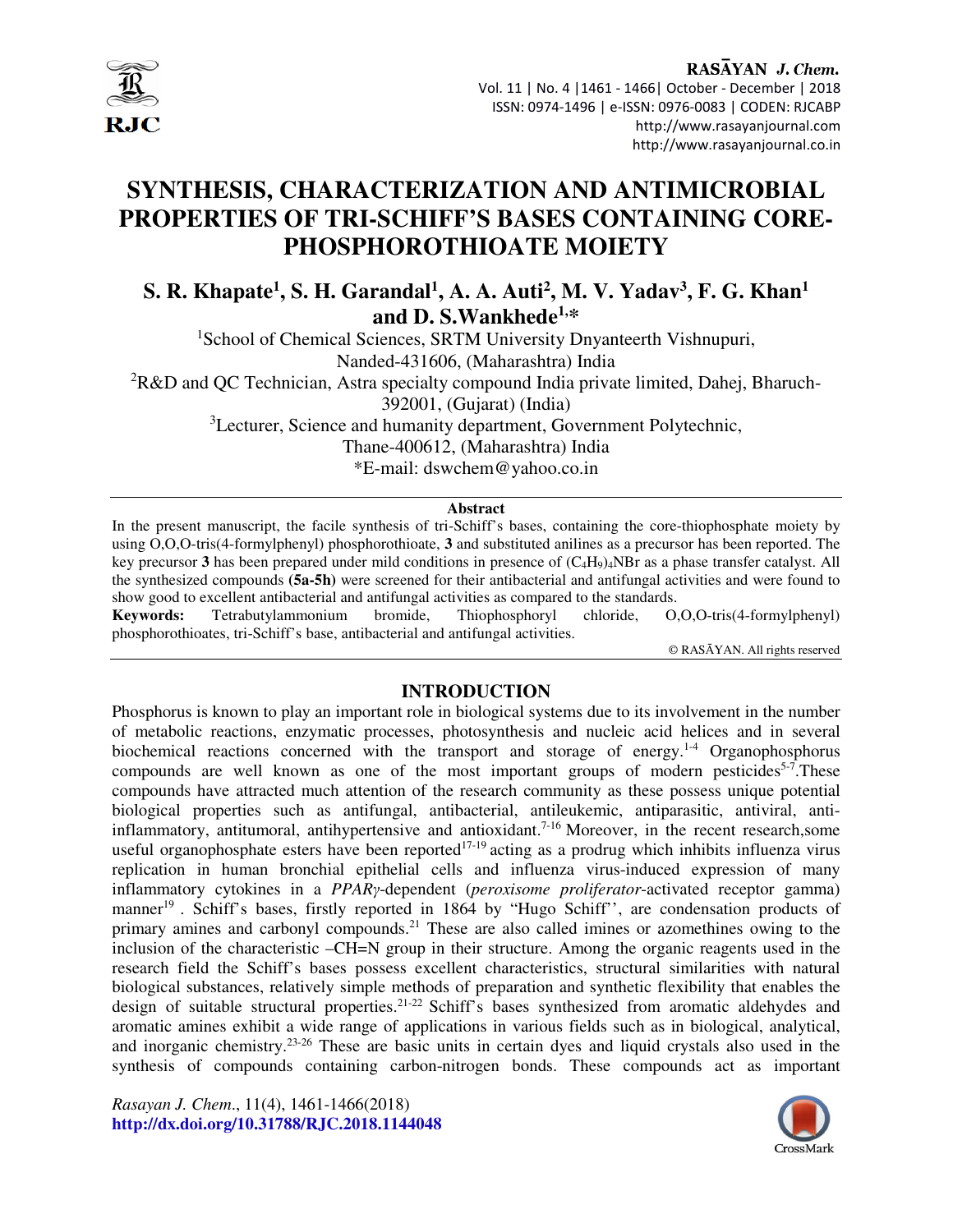# RASAYAN J. Chem.

intermediates in many enzymatic reactions involving the interaction of an enzyme with amino or a carbonyl group of substrate.<sup>27</sup> The Schiff's bases containing sulfur, nitrogen and oxygen are good chelating ligands, antimicrobial agents<sup>28-29</sup> and anti tubercular agents.<sup>30</sup> 2-Azetidinone(β-lactum), a Schiff's base derivative possesses consequential antifungal, antibacterial, anti tubercular<sup>31</sup>and antimalarial, anti-inflammatory, antiviral and antipyretic activities.<sup>32-34</sup> In the recent research, it has been observed that theSchiff bases and their complexes are good candidates as versatile compounds, used for a variety of industrial application in oxidation catalysisand had focused on employing metal-catalyzed oxidation of organic compounds.<sup>35-36</sup>

This work is a continuation of ongoing work in our research laboratory on the synthesis and characterization of organophosphorus compounds<sup>37-40</sup>. In the present investigation we are reporting synthesis of an intermediate namely O,O,O-tris(4-formylphenyl) phosphorothioate(trialdehyde,3), which is then subsequently reacted with the variety of substituted anilines in the presence of glacial acetic acid as a catalyst forming tri-Schiff's bases **(5a-5f)** with thiophosphate moiety at a core**.** All the synthesized tri-Schiff's bases **(5a-5f)** were screened for their antibacterial and antifungal activity.

Although numbers of reports are available indicating a synthesis of Schiff's bases in the last twenty years, synthesis of tri-Schiff bases **(5a-5f)** having thiophosphate moiety at its core and their activity is not reported yet. Thus this is the first time, to the best of our knowledge; we are reporting such a synthesis and their antimicrobial activities.

## **EXPERIMENTAL**

#### **Material and Methods**

All the starting materials and reagents were purchased from commercial suppliers, Alfa Aesar, Merk Pvt. Ltd., Sd. Fine Chemicals Mumbai, Aldrich USA and used without further purification. Melting points were determined by open glass capillaries and may be uncorrected. The purity of compounds was checked by TLC. The IR spectra of all compounds were recorded in KBr on Shimadzu FT-IR spectrophotometer.  $1\text{H}$  and  $13\text{C}$  NMR spectra were recorded on a Brucker Advance 400MHz spectrometer using TMS as an internal standard. The <sup>13</sup>C spectra were recorded on EI-Shimadzu-GC-MS spectrometer.

#### **General Procedure for the Synthesis of O,O,O-tris(4-formylphenyl) phosphorothioate (3)**

To a solution of thiophosphoryl chloride (1.69g, 10 mmol) and toluene (60 mL), TBAB ( $C_4H_9$ )<sub>4</sub>NBr (15 mg) was added and subjected to vigorous stirring. After five minutes sodium salt of *p*-hydroxy benzaldehyde (Benzaldehyde 3.66 g, NaOH 1.2 g in water 30 mL.) was added and continued stirring for 24 h. The progress of the reaction was monitored by TLC. After completion of the reaction the organic layer was separated and washed with 10% NaOH twice and then once with distilled water. The further organic layer was dried over anhydrous sodium sulphate, filtered and evaporated under vacuum to get the white crystalline product, which was further recrystallized in absolute ethanol.



RT=Room Temperature

Scheme-1: Synthesis of O,O,O-tris(4-formylphenyl) phosphorothioate, 3

#### **General Procedure for the Synthesis of tri-Schiff Bases(5a–5f)**

A mixture of O,O,O-tris(4-formylphenyl) phosphorothioates (1 mmol) and variously substituted anilines (3 mmol ) dissolved in ethanol (25 mL), followed by a drop of glacial acetic acid and allowed to reflux for 6 h. The progress of the reaction was monitored by TLC. After completion of the reaction, the reaction mixture was cooled and the solution was evaporated under vacuum. The solid precipitated was recrystallized in acetonitrile.

1462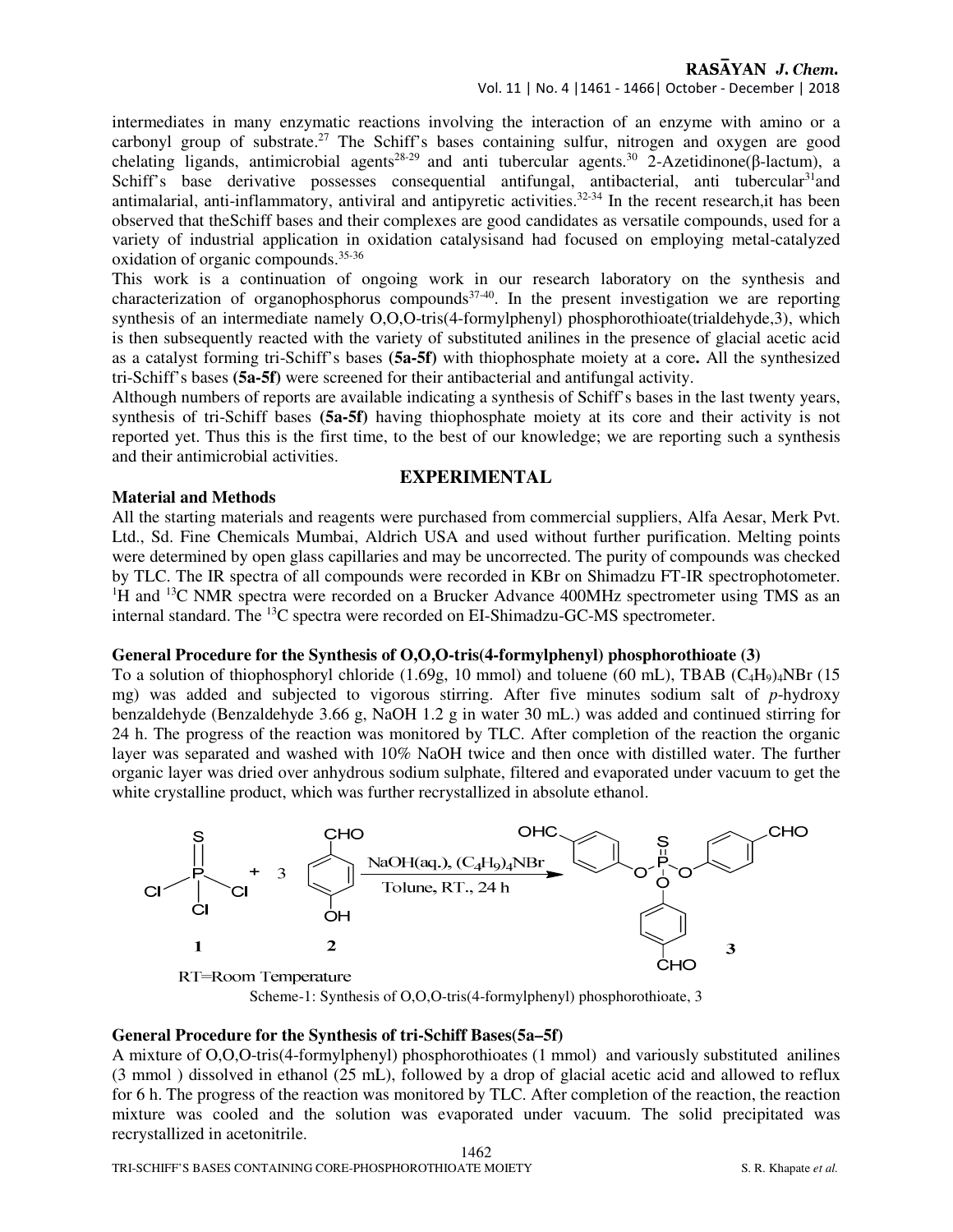# RASAYAN J. Chem.

Vol. 11 | No. 4 |1461 - 1466| October - December | 2018



#### **Spectral Data of O,O,O-tris(4-formylphenyl) phosphorothioate (3)**

White solid; m.p. (°C): 110-118, R<sub>f</sub> Value: 0.28, Yield: 71%,IR (KBr)cm<sup>-1</sup>: 756(P=S str.), 1156-1190(P-O-C(phenyl)-str), 3021(olefinic =C-H, Ar-C-H), 2739(aldehydic CH str.). <sup>1</sup>H-NMR (CDCl3): *δ* 7.40- 7.42(m, 6H, Ar- H), 7.94-7.96(d, J=8.00Hz, 6H, Ar-H), 10.14(s, 3H, CHO) ppm. <sup>13</sup>C-NMR (CDCl3):*δ* 121.8, 134.26, 154.6, 190.5 ppm. <sup>31</sup>P-NMR (CDCl3): *δ* 49.7 ppm. Defragmented EIMS-M/Z(relative abundance,%): 321.1(M<sup>+</sup> ,100).

#### **Spectral Data of the tri- Schiff's Base Products (5a-5f)**

Tris(4-{(phenylimino)methyl}phenyl) phosphorothioate (5a): White solid; m.p. ( $^{\circ}$ C): 96-99, R<sub>f</sub> Value: 0.80, Yield: 80%,IR (KBr) cm-1: 760(P=S str.), 1160-1210(P-O-C- str). 1630(-C=N- str.) 3030(olefinic =C-H, Ar C-H). 2840(HC=N- str.). <sup>1</sup>H-NMR (CDCl3): *δ* 7.23-7.45(m, 21H, Ar-H), 7.98-8.00(d, J=8.4Hz, 6H, Ar-H), 8.48(s, 3H, HC=N-) ppm. <sup>13</sup>C-NMR (CDCl3*): δ* 120.8, 121.6, 126.2, 129.25, 130.4, 134.1, 151.7, 152.6, and 158.7 ppm.<sup>31</sup>P-NMR (DMSOd<sub>6</sub>): δ 51.6 ppm.

#### **Tris(4-(4-methoxyphenylimino)methyl)phenyl) phosphorothioate (5b)**

White solid; m.p. (°C): 163-167, R<sub>f</sub> Value: 0..57, Yield: 91%,IR (KBr)cm<sup>-1</sup>: 770(P=S str.), 1160-1210(P-O-C- str), 1620(-C=N- str.), 3020 (olefinic =C-H, Ar C-H), 2820(HC=N- str.). <sup>1</sup>H-NMR (DMSOd6): δ 3.76(s, 9H, Ar-OCH3), 6.89-6.91(d, J=8.00Hz, 6H, Ar-H), 7.22-7.38(m, 12H, Ar-H), 7.96-7.98(d, J=8.00Hz, 6H, Ar-H), 8.55(s, 3H, HC=N) ppm.

#### **Tris(4-(***p***-tolylimino)methyl)phenyl) phosphorothioate (5c)**

White solid; m.p. (°C): 120-126, R<sub>f</sub> Value: 0.73, Yield: 87%,IR (KBr)cm<sup>-1</sup>: 790(P=S str.), 1150-1200(P-O-C-str), 1650(-C=N- str.), 3030 (olefin = C-H, Ar C-H), 2830(HC=N- str.). <sup>1</sup>H-NMR (CDCl<sub>3</sub>): δ 2.40(s. 9H, Ar-CH3), 7.15-7.40 (m, 18H, Ar-H), 7.96-7.98(d, J=8.4Hz, 6H, Ar-H), 8.49 (s, 3H, HC=N) ppm. 13C-NMR (CDCl<sub>3</sub>): δ 77.3, 120.7, 121.5, 129.8, 130.2, 134.2, 136.0, 149.1, 152.5, 157.8 ppm. <sup>31</sup>P-NMR (DMSOd<sub>6</sub>):  $\delta$  51.8 ppm.

#### **Tris(4-(4-carboxyphenylimino)methyl)phenyl) phosphorothioate (5d)**

1463 White solid;m.p( ${}^{\circ}$ C): 172-174, R<sub>f</sub> Value: 0.54, Yield: 70%,IR (KBr)cm<sup>-1</sup>: 780(P=S str.), 1720(C=O), 1150-1210(P-O-C- str), 1650(-C=N- str.), 3030(olefinic =C-H, Ar C-H), 2820(HC=N- str.), 3520b (OH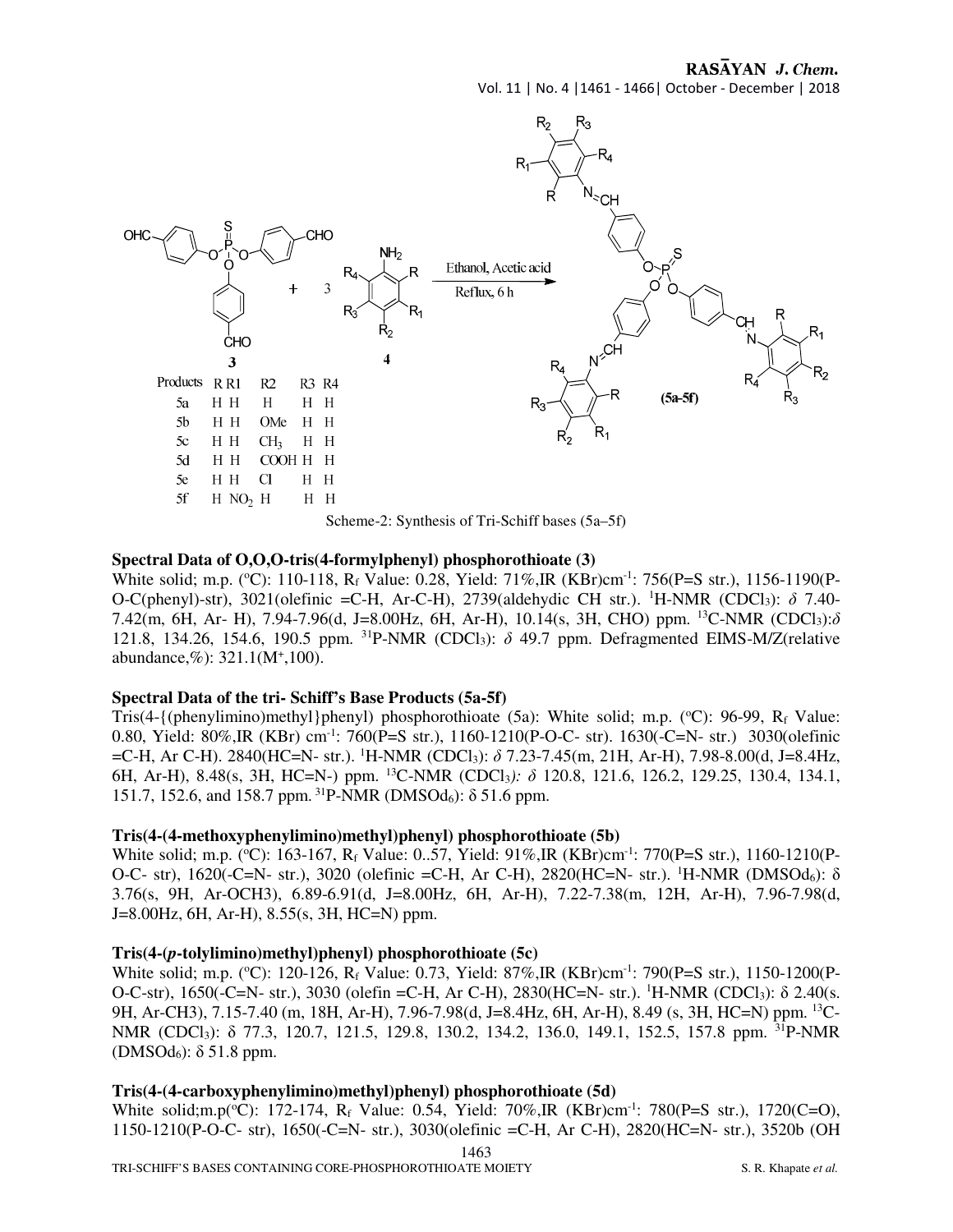str.). <sup>1</sup>H-NMR (DMSOd<sub>6</sub>):  $\delta$  7.16-7.18(d, J=8.4Hz, 6H, Ar-H),  $\delta$  = 7.35-7.42(m, 6H, Ar-H), 7.93-7.98(m, 12H, Ar-H), 8.48(s, 3H, HC=N), 9.95(s,3H, -COOH) ppm.

#### **Tris(4-(4-chlorophenylimino)methyl)phenyl) phosphorothioate (5e)**

White solid; m.p( $^{\circ}$ C): 130-134. R<sub>f</sub> Value: 0.78, Yield: 82%, IR (KBr)cm<sup>-1</sup>: 780(P=S str.), 1155-1200(P-O-C- str), 1620(-C=N- str.). 3040(olefinic =C-H, Ar C-H). 2880(HC=N- str.).<sup>1</sup>H-NMR (DMSOd<sub>6</sub>): δ 7.16-7.41(m,18H, Ar-H), 7.96-7.98(d, J=8.4Hz, 6H, Ar-H), 8.45(s. 3H, CH=N) ppm.<sup>13</sup>C-NMR (DMSOd6): δ 121.6, 122.1, 129.3, 130.4, 131.7, 133.9, 150.1, 152.7 and 158.93 ppm, <sup>31</sup>P-NMR (DMSOd<sub>6</sub>):  $\delta$  51.4 ppm.

#### **Tris(4-(3-nitrophenylimino)methyl)phenyl) phosphorothioate (5f)**

White solid; m.p( $^{\circ}$ C): 136-142. R<sub>f</sub> Value: 0.60, Yield: 79%, IR (KBr)cm<sup>-1</sup>: 780(P=S str.), 1000-1220 broad(P-O-C- str, C-O, C-N str), 1620(-C=N- str.). 3040(olefinic =C-H, Ar C-H). 2880(HC=N- str.). 1H-NMR (DMSOd6): δ 6.88-6.90(d, J=8.4Hz 6H, Ar-H), 7.21-7.39(m, 12H, Ar-H), 7.95-7.97(m, 6H, Ar-H), 8.53(s. 3H, HC=N) ppm.

## **RESULTS AND DISCUSSION**

The intermediate O,O,O-tris(4-formylphenyl) phosphorothioate was prepared by stirring one equivalent of thiophosphoryl chloride and 3.2 equivalent of the sodium salt of *p*-hydroxy benzaldehyde in the presence of  $(C_4H_9)_4$ NBr as a phase transfer catalyst and toluene as a solvent, at 25 °C temperature for 24 h. O,O,O-tris(4-formylphenyl) phosphorothioate was employed for the synthesis of tri-Schiff's base **(5a-5f),** by refluxing with various anilines, **4** in ethanol and glacial acetic acid as a catalyst for 6 h. afforded in good yield.

We have introduced here the use of  $(C_4H_9)_4NBr$  as a phase transfer catalyst for the synthesis of O,O,Otris(4-formylphenyl) phosphorothioate at mild conditions afforded 71% yield. Initially tri-Schiff's base **5a** was obtained in good yield, using the synthetic method outlined in Scheme-1. The formation of **5a** is confirmed by the IR spectrum of **5a** which has indicated the disappearance of aldehyde function and appearance of the HC=N function of tri-Schiff's bases. A further variety of tri-Schiff's bases **(5b-5f)** were synthesized by the similar procedure using an array of substituted anilines containing electron withdrawing and releasing substituent to account the effect of substituent on the yield of tri-Schiff's base. The electronic properties of substituents on anilines have a noticeable influence on the yield of transformation. Anilines with electron-donating (methoxy and methyl) substituent give high yields and that of electron-withdrawing (carboxyl and chlorine) substituent comparatively gives a low yield. Both intermediate, 3 and tri-Schiff bases **(5a-5f)** were purified by recrystallization method, saving the much more isolation time.

Intermediate, **3** and all the -Schiff bases **(5a-5f)** were recrystallized and analyzed for their confirmation using FT-IR and NMR  $(^1H, ^{31}P$  and<sup>13</sup>C) spectroscopy. In case of the IR spectrum of intermediate 3, the presence of IR stretching frequency at 1704 cm<sup>-1</sup> for aldehydic C=O group, 2739 cm<sup>-1</sup> for aldehydic proton and the frequency in the range  $1156-1190$  cm<sup>-1</sup> for P-O-C(phenyl) confirms the formation of intermediate, **3**. Further in the  $\mathrm{H}$  NMR spectrums of **3** the downfield peak at 10.14 ppm for aldehydic proton also supported the formation of **3**.

In the analysis of tri-Schiff bases **(5a-5f)**, the IR spectrum shows the stretching frequency in between the range of 1630-1650 cm<sup>-1</sup> indicating the formation of C=N bond validating the complete conversion of the intermediate **3** to desired tri-Schiff bases. In the <sup>1</sup>HNMR spectrums of all tri-Schiff bases **(5a-5f)**, the downfield peak value in between 8 to 9 ppm for HC=N proton signifies the structure and the <sup>13</sup>C peak value in between 158 to 160 ppm for C=N further validates the formation of tri-Schiff bases **(5a-5f)**.

All the newly synthesized tri-Schiff's bases were evaluated for antibacterial and antifungal activity. In comparison with standard antibacterial penicillin, compounds **5b**, **5e** and **5f** found to be active against *P.Vulgaris* Compounds **5c** and **5f** were found to active against *S.Aureus*. As compared with standard antibacterial compounds, **5b** and **5f** were observed as active against *X.Citri* and compounds **5d**, **5f** were found to be active against *E.cartovora*. In comparison with standard antifungal nystatine, compounds **5d**, **5e** and **5f** were found to be active against *A.alternata* and compounds **5d** and **5f** were found to be active against *C.lunata*. Compound **5f** showed the highest antibacterial activity whereas compound **5e** showed highest antifungal activity.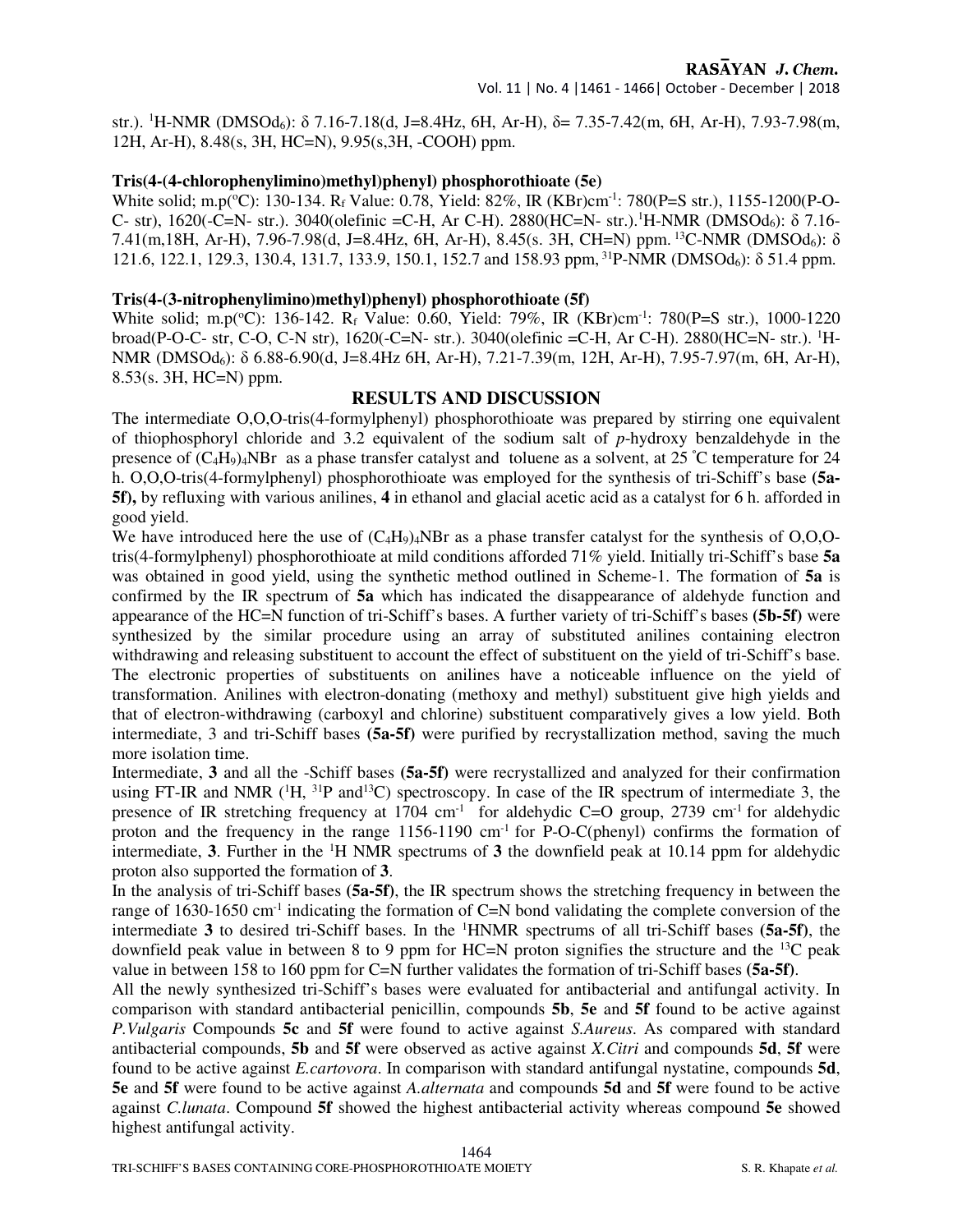# **Biological Activity**

All the newly synthesized tri-Schiff's bases **(5a-5f)** were screened for their antibacterial activity against *Proteus vulgaris, Staphylococcus aureus, Xanthomonas citri and Erwinia cartovora*and antifungal activity against *AlternariaAlternataand Curvularia lunata* using disc diffusion method<sup>41</sup>. Although no specific trend can be given, still few fruitful highlights are shown in Fig.-1.



Fig.-1: Antibacterial and Antifungal Activities of Tri-Schiff Bases (5a-5f)

Compound **5f** was found to show strong activity amongst all the synthesized compounds against all the bacterial and fungal pathogens. Compound **5e** was found to show moderate to strong activity against all the bacterial and fungal pathogens studied. In other compounds compound, **5b** was found to show strong activity against bacterial pathogen *P. vulgaris*. Compound **5d** was found to show strong activity against bacterial pathogen *E. cartovora* and both the fungal pathogens *A.Alternata* and *C. lunata*.

# **CONCLUSION**

Wehave developed the efficient method for the synthesis of the intermediate O,O,O-tris(4-formylphenyl) phosphorothioate, **3** using tetrabutylammonium bromide  $\{(\text{C}_4\text{H}_9)_4\text{NBr}\}\$  as a phase transfer catalyst. The reactive terminal aldehyde groups on the side substituent's of O,O,O-tris(4-formylphenyl) phosphorothioate, **3** readily converted to the promising tri-Schiff's bases **(5a-5f)** by the reaction with the various anilines, **4**. All the tri-Schiff's bases **(5a-5f)** were further screened for their antimicrobial activity and were found to show moderate to good activity.

# **ACKNOWLEDGMENT**

The authors are thankful to SAIF, Punjab University Chandigarh for providing spectral data and Moulana Azad College, BAMU Aurangabad for providing biological activity.

# **REFERENCES**

- 1. E.Walsch, E.Griffith, R.Parry and L.Quin, Phosphorus Chemistry, *Ame. Chem. Soc.*, **486** (1992), **DOI:** 10.1021/bk-1992-0486
- 2. O.Pandey, S.Sengupta and A.Dwivedi, *Electronic J. Environ. Agri. Food Chem.,***4(2),** 886 (2005)
- 3. M. Pal and S. Bearne , *Org. Biomol. Chem.,* **12**, 9760 (2014), **DOI:** 10.1039/C4OB02079K
- 4. H. Hikawa, M. Hamada, Y. Yokoyama and I. Azumaya, *RSC Adv.,* **4**, 23131(2014), **DOI:** 10.1039/C4RA02401J
- 5. S. Sengupta, O. Pandey and G. Rao,. Sugarcane Pathology, Oxford and IBH Publishing Co. Ltd, 1999, 279.
- 6. C. Fest and J. Schmidt, The Chemistry of Organophosphorus Pesticides, 1982, 89, **DOI:** 10.1007/978-3-642-68441-8